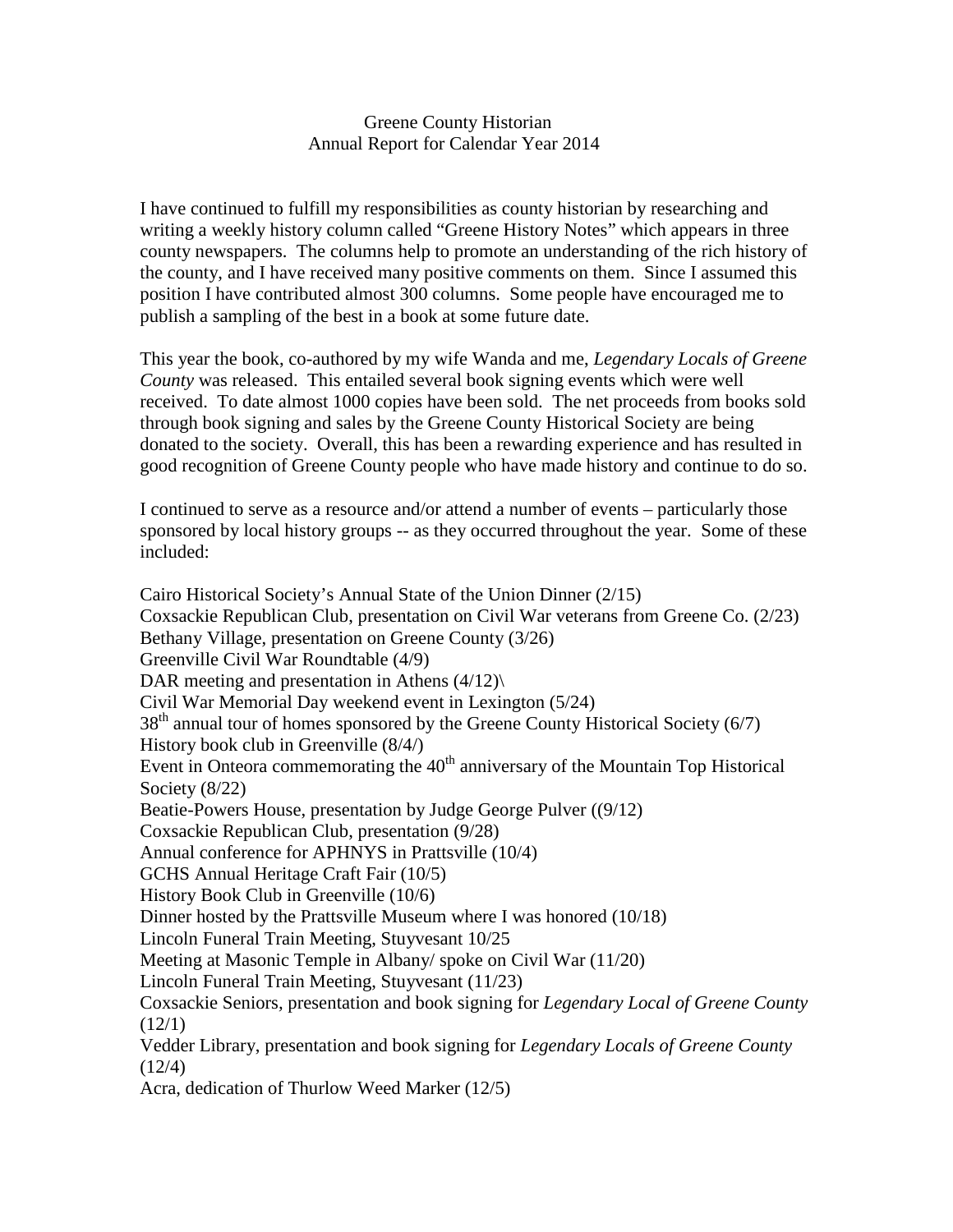Coxsackie, Christmas by the River and book signing (12/7) Prattsville, book signing for *Legendary Locals of Greene County* (12/13) History Book Club in Greenville and book signing (12/15) Meeting to plan 200<sup>th</sup> anniversary of the Town of Athens (12/17) Lincoln Funeral Train Meeting, Stuyvesant (12/28)

With regard to the tour of homes, for the past several years I have used my office to help the society gain financial support from local businesses. I have also been in touch with other groups from time-to-time throughout the year such as the Lexington Historical Society, the Oakhill Preservation Society and the Durham Center Museum.

Starting in 2011 the nation began to mark the  $150<sup>th</sup>$  anniversary of the Civil War. This remembrance stretched over a five year period (2011-2015). To ensure that Greene County is included in this event, John Quinn and I formed the Greene County Civil War Sesquicentennial Committee in 2010. Over 50 individuals and groups were contacted about participating. About 25 people attended our first meeting. Many good ideas were offered and our first official was on Memorial Day weekend, 2011, when a ceremony was held on the court house in Catskill declaring August of the next five years as Civil War Remembrance Month.

Annual events held each year have included: bus trips to Civil War battlefields, Memorial Day remembrance events in different towns, Catskill, Prattsville, Greenville, Lexington and 2015 in Oak Hill, in the Town of Durham; and the Heritage Music Festival in Windham. Starting last year I also started to work with the City of Hudson and Town of Stuyvesant on an event for April 25, 2015 commemorating the day Lincoln's Funeral Train came up the east side of the river. Hundreds of Greene County folks witnessed the passing of the train.

I regularly get phone calls and e-mails from people with research and genealogy questions. I answer what I can or provide a referral if I cannot.

As enumerated above, I made presentations on Greene County throughout the year. I remain available to make presentations of this type when called upon. In addition, from time to time I have served as a resource for media such as "The Hudson Valley Magazine", the "Kingston Daily Freeman" and "Columbia-Greene Media Newspapers." I also continue to keep in touch with town and village historians in Greene County and make myself available as a resource when called upon. I find them to be a very dedicated group.

Lastly, in preparing this report I was asked to include a brief contrast from the previous year. In answer to that, I have to say that although requests for help and services vary, the type of things I do remain fairly static except when a particular anniversary is being observed. This year, 2015, for instance, the Town of Athens is celebrating its  $200<sup>th</sup>$ anniversary. I have served as a resource to the planning committee and arranged for the Greene County Historical Society to have their annual Home Tour in the town.